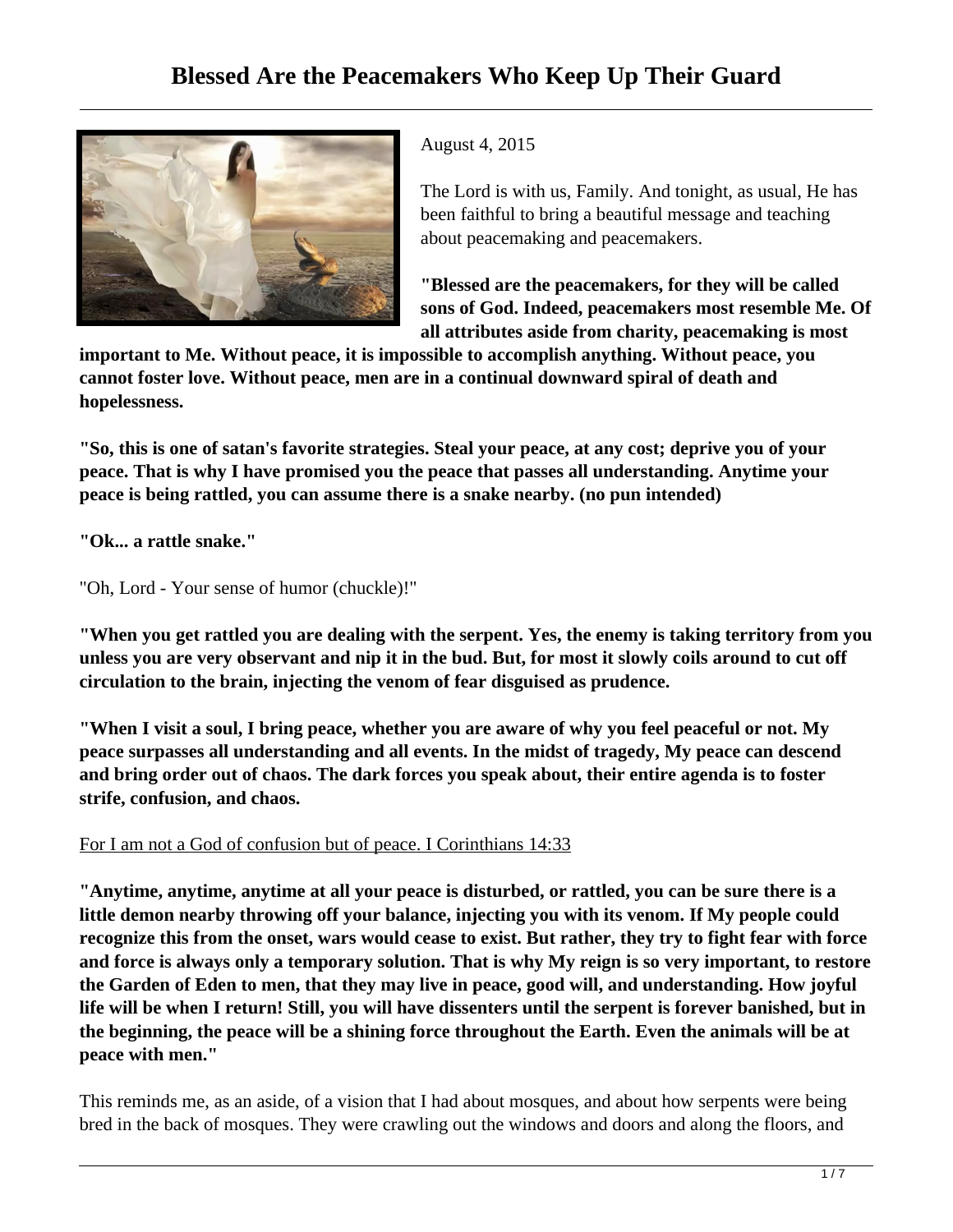they would bite people, and the people would be infected with hatred. And out of the hatred would come violence and war.

**"This peace will be hard won by the blood of many and will in its nature only be temporary until the final Judgment. Then peace shall reign forever. So, what I want to say is that peacemakers most resemble Me, and the contrast to that is the troublemakers that most resemble satan. That is why I called the religious leaders a brood of vipers.**

**"They pretended peace on the outside with long, flowing garments woven with golden tassels, but inside they were ravening wolves, seeking how to destroy anyone or anything that challenged their authority and rule. Absolute power corrupts and absolute power was what they were seeking. They threatened men with their eternal salvation if they dared to challenge them.**

**"Things have not changed one iota. Fear is still used by religious authorities masquerading as messengers and protectors of truth.**

**"My Dear Ones, have nothing to do with dissemblers and those who sow discord among brethren. This is most certainly inspired by the wicked ones. I want you to be pure before me; no mud in your hands - rather clean, shining, and ready to be taken into My Abode forever.**

**"Be peacemakers. Be the one to take up for the absent when cruel things are said. Be the one who puts a stop to gossip and calumny. How beautiful are the footsteps of the Bride who brings peace in her bosom. She is adorned with all choice perfumes and jewels from her Father's house. Oh, how beautiful you are when you defend righteousness and sow peace among brothers and sisters. You most resemble Me when you bring order out of confusion, understanding out of conflict, turning bitterness to forgiveness and kindness. There is no price worthy of such a soul as the one who goes around bringing brotherly love and concord. The fruits of such a one as this will testify to her virtue throughout eternity.**

**"I want you to consider for a moment, how the wicked venom from the mouth of the serpentine woman can foment wars and disaster after disaster to rulers. First and Second Kings chronicles the lives of Ahab and Jezebel, his wife."**

Of him it was said, 'Surely there was no one like Ahab who sold himself to do evil in the sight of the Lord, because Jezebel his wife incited him" (1 Kgs. 21:25).

"Some men need to be spurred on, to be sure, but not to do evil! A godly wife will challenge her husband to listen to God and live for Him, not encourage him to sin."

Now it came about after these things, that Naboth the Jezreelite had a vineyard which was in Jezreel beside the palace of Ahab king of Samaria" (1 Kgs. 21:1). "Ahab decided he wanted Naboth's property, so he went to him and said, "Give me your vineyard, that I may have it for a vegetable garden because it is close beside my house, and I will give you a better vineyard than it in its place; if you like, I will give you the price of it in money"  $(1 \text{ Kgs.} 21:2)$ .

"Naboth declined the offer, just as he should have done, for God had forbidden the Jews to sell their paternal inheritance. (Lev. 25:23-34). Naboth was simply obeying the law of the Lord."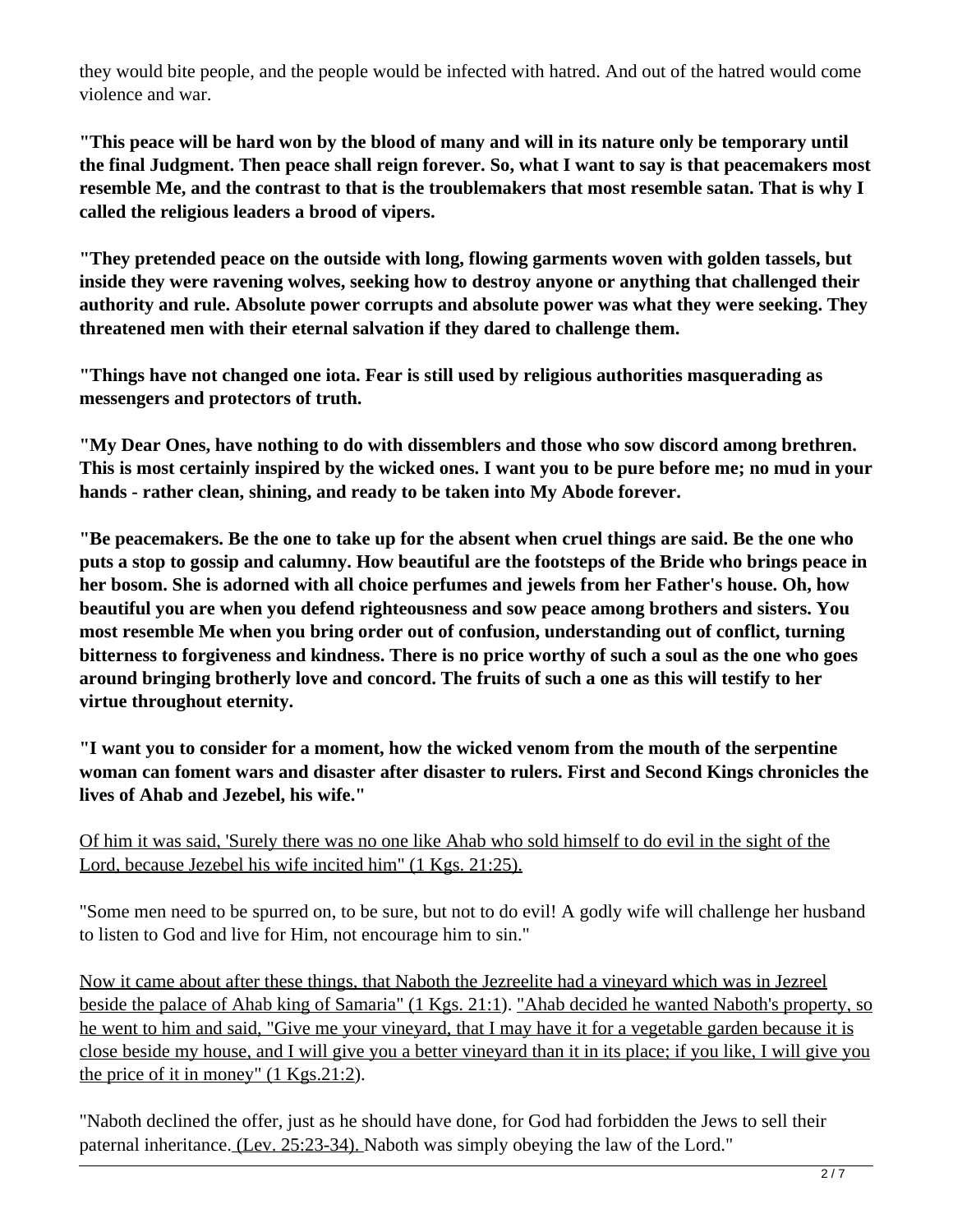So, Ahab came into his house sullen and vexed because of the word which Naboth the Jezreelite had spoken to him .... And he lay down on his bed and turned away his face and ate no food" (1 Kgs. 21:4).

Jezebel found Ahab sulking in his bed and said to him, "How is it that your spirit is so sullen that you are not eating food?" (1 Kgs. 21:5).

"So he explained to her how Naboth refused to let him have his vegetable garden."

## She replied, "Do you now reign over Israel?" (1 Kgs. 21:7).

"In modern terms, that might sound more like, 'Don't you know that you are the king? You can take anything you want."'

(By the way, the commentary in between the Scriptures is by Richard Strauss, a pastor that has gone on to be with the Lord.)

## "The story continues: "Arise, eat bread, and let your heart be joyful; I will give you the vineyard of Naboth the Jezreelite" (1 Kgs. 21:7).

"She planned to commit a hideous crime; she was going to pay two false witnesses to testify that they heard Naboth blaspheme God and the king, so that both he and his sons would be stoned to death and the king would be free to lay claim to his land (cf. 2 Kgs. 9:26). She was going to teach Ahab her philosophy of life: 'Take what you want and destroy anyone who stands in your way.' And Ahab did not have the courage to stop her.

"But, the story is not over. These two were self-willed to the end. Elijah met Ahab in Naboth's vineyard and pronounced God's judgment on both him and his wife for their wicked deed. It was several years later when that judgment came on Ahab and it, too, is a story of self-will.

"The incident started over a city east of Jordan called Ramoth-Gilead, which Ahab said belonged to Israel but was still in the hands of Syria. When Jehoshaphat, King of Judah, came to visit Ahab, he asked him if he would go to battle with him for Ramoth-Gilead. Jehoshaphat agreed. And so this wicked man met his death on the battlefield when a nearly impossible and perfect shot pierced the tiny space between his plates of armor and He was killed in battle.

"So, here we have the story of a man and woman who are very self-willed. She urged him on to be more self-willed, and eventually indulging that self-will brought on his death in battle." (end of commentary)

And then, the Lord brought these two incidents up, with Jezebel and Ahab, and then with Nabal, Abigail and David - this was the next thing He brought up.

## **"Contrast this with Nabal, Abigail and David, the balm from the virtuous woman can forestall disaster and reunite the alienated and estranged.**

**"Now, mind you - that whole incident with Jezebel and Ahab spawned a bunch of rulers that were just as wicked and just as evil as Jezebel was. So, it really ruined the nation with Baal worshippers and rulers that brought the country down continually, and left it in disorder. And this was all going**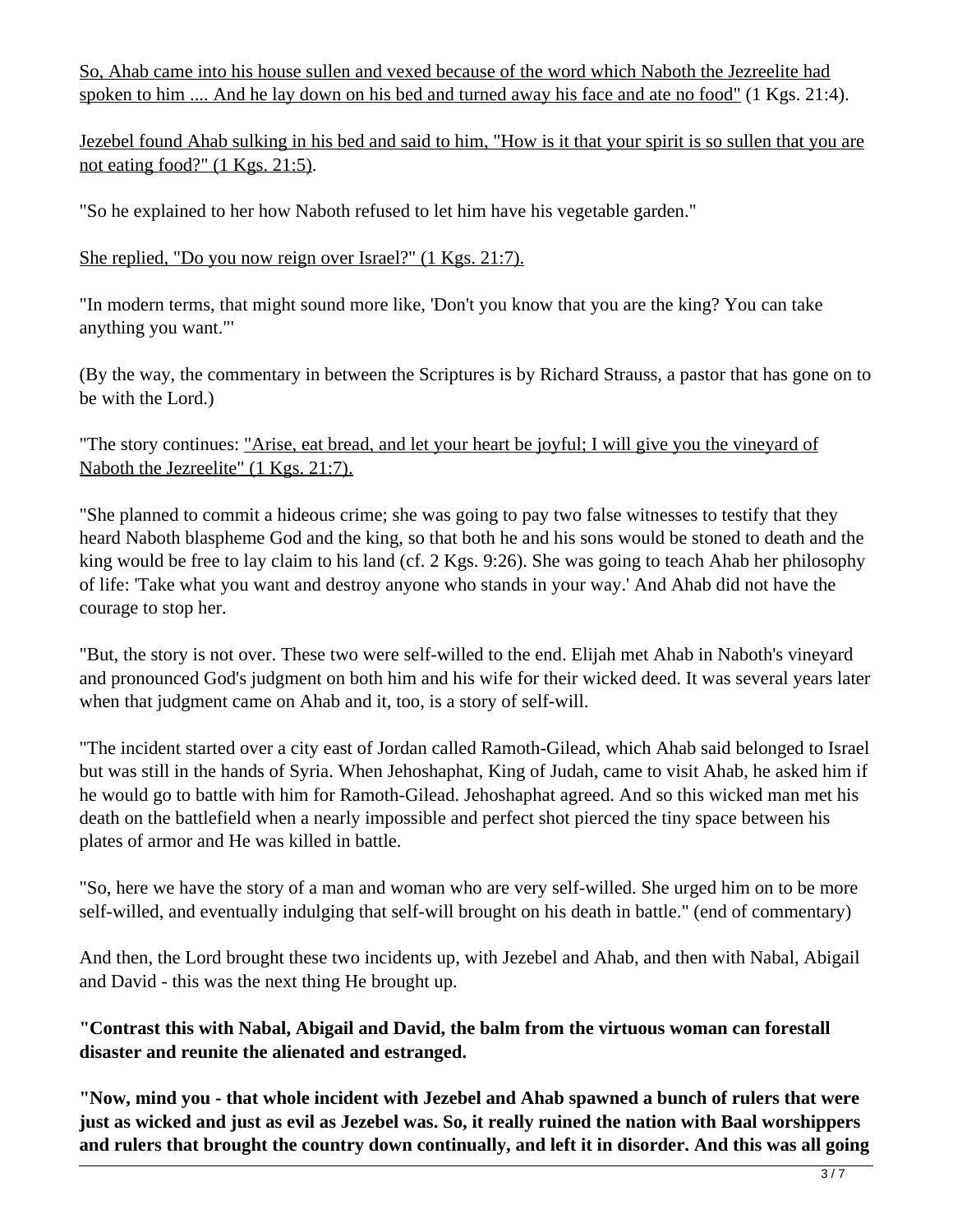## **back to this woman Jezebel, who married Ahab and had a wicked tongue."**

Now, the story of Nabal, Abigail and David, this is what happened:

I Samuel 25:2 A certain man in Maon, (mountain) who had property there at Carmel, was very wealthy. He had a thousand goats and three thousand sheep, which he was shearing in Carmel. 3 His name was Nabal and his wife's name was Abigail. She was an intelligent and beautiful woman, but her husband was surly and mean in his dealings.

4 While David was in the wilderness, he heard that Nabal was shearing sheep. 5 So he sent ten young men and said to them, "Go up to Nabal at Carmel and greet him in my name. 6 Say to him: "Long life to you! Good health to you and your household! And good health to all that is yours!

7 "Now I hear that it is sheep-shearing time. When your shepherds were with us, we did not mistreat them, and the whole time they were at Carmel nothing of theirs was missing. 8 Ask your own servants and they will tell you. Therefore be favorable toward my men, since we come at a festive time. Please give your servants and your son David whatever you can find for them."

9 When David's men arrived, they gave Nabal this message in David's name. Then they waited. 10 Nabal answered David's servants, "Who is this David? Who is this son of Jesse? Many servants are breaking away from their masters these days. 11 Why should I take my bread and water, and the meat I have slaughtered for my shearers, and give it to men coming from who knows where?"

12 David's men turned around and went back. When they arrived, they reported every word. 13 David said to his men, "Each of you strap on your sword!" So they did, and David strapped his on as well. About four hundred men went up with David, while two hundred stayed with the supplies.

14 One of the servants told Abigail, Nabal's wife, "David sent messengers from the wilderness to give our master his greetings, but he hurled insults at them. 15 Yet these men were very good to us. They did not mistreat us, and the whole time we were out in the fields near them nothing was missing. 16 Night and day they were a wall around us the whole time we were herding our sheep near them. 17 Now think it over and see what you can do, because disaster is hanging over our master and his whole household. He is such a wicked man that no one can talk to him."

18 Abigail acted quickly. She took two hundred loaves of bread, two skins of wine, five dressed sheep, five seahs of roasted grain, a hundred cakes of raisins and two hundred cakes of pressed figs, and loaded them on donkeys. 19 Then she told her servants, "Go on ahead; I'll follow you." But she did not tell her husband Nabal.

20 As she came riding her donkey into a mountain ravine, there were David and his men descending toward her, and she met them. 21 David had just said, "It's been useless--all my watching over this fellow's property in the wilderness so that nothing of his was missing. He has paid me back evil for good. 22 May God deal with David, be it ever so severely, if by morning I leave alive one male of all who belong to him!"

23 When Abigail saw David, she quickly got off her donkey and bowed down before David with her face to the ground. 24 She fell at his feet and said: "Pardon your servant, my lord, and let me speak to you;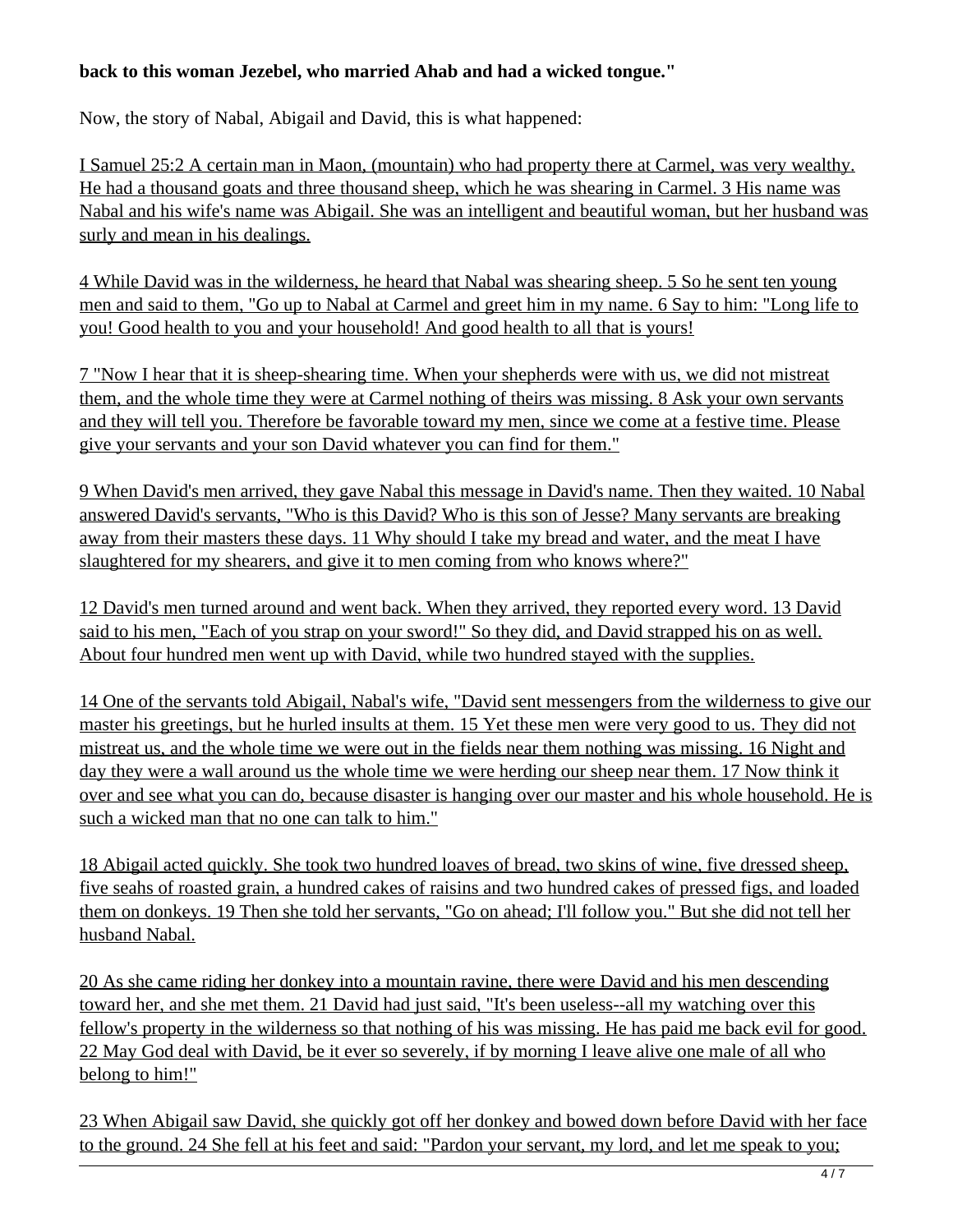hear what your servant has to say. 25 Please pay no attention, my lord, to that wicked man Nabal. He is just like his name--his name means Fool, and folly goes with him. And as for me, your servant, I did not see the men my lord sent.

26 And now, my lord, as surely as the Lord your God lives and as you live, since the Lord has kept you from bloodshed and from avenging yourself with your own hands, may your enemies and all who are intent on harming my lord be like Nabal. 27 And let this gift, which your servant has brought to my lord, be given to the men who follow you.

28 "Please forgive your servant's presumption. The Lord your God will certainly make a lasting dynasty for my lord, because you fight the Lord's battles, and no wrongdoing will be found in you as long as you live.

So, here she is, saying all these wonderful things to him, and trying to appease him because she knows everyone's life hangs in the balance!

29 Even though someone is pursuing you to take your life, the life of my lord will be bound securely in the bundle of the living by the Lord your God, but the lives of your enemies he will hurl away as from the pocket of a sling.

30 When the Lord has fulfilled for my lord every good thing he promised concerning him and has appointed him ruler over Israel, 31 my lord will not have on his conscience the staggering burden of needless bloodshed or of having avenged himself. And when the Lord your God has brought my lord success, remember your servant."

32 David said to Abigail, "Praise be to the Lord, the God of Israel, who has sent you today to meet me. 33 May you be blessed for your good judgment and for keeping me from bloodshed this day and from avenging myself with my own hands. 34 Otherwise, as surely as the Lord, the God of Israel, lives, who has kept me from harming you, if you had not come quickly to meet me, not one male belonging to Nabal would have been left alive by daybreak."

Wow! So, she forestalled a major disaster by her good judgment. And the Lord has many times talked about bloodshed being as gossip, about ruining someone's reputation. "Blood on Innocent Hands" is one of the videos we did about that. She, with her good judgment, kept him from shedding blood.

35 Then David accepted from her hand what she had brought him and said, "Go home in peace. I have heard your words and granted your request."

36 When Abigail went to Nabal, he was in the house holding a banquet like that of a king. He was in high spirits and very drunk. So she told him nothing at all until daybreak. 37 Then in the morning, when Nabal was sober, his wife told him all these things, and his heart failed him and he became like a stone. 38 About ten days later, the Lord struck Nabal and he died.

39 When David heard that Nabal was dead, he said, "Praise be to the Lord, who has upheld my cause against

Nabal for treating me with contempt. He has kept his servant from doing wrong and has brought Nabal's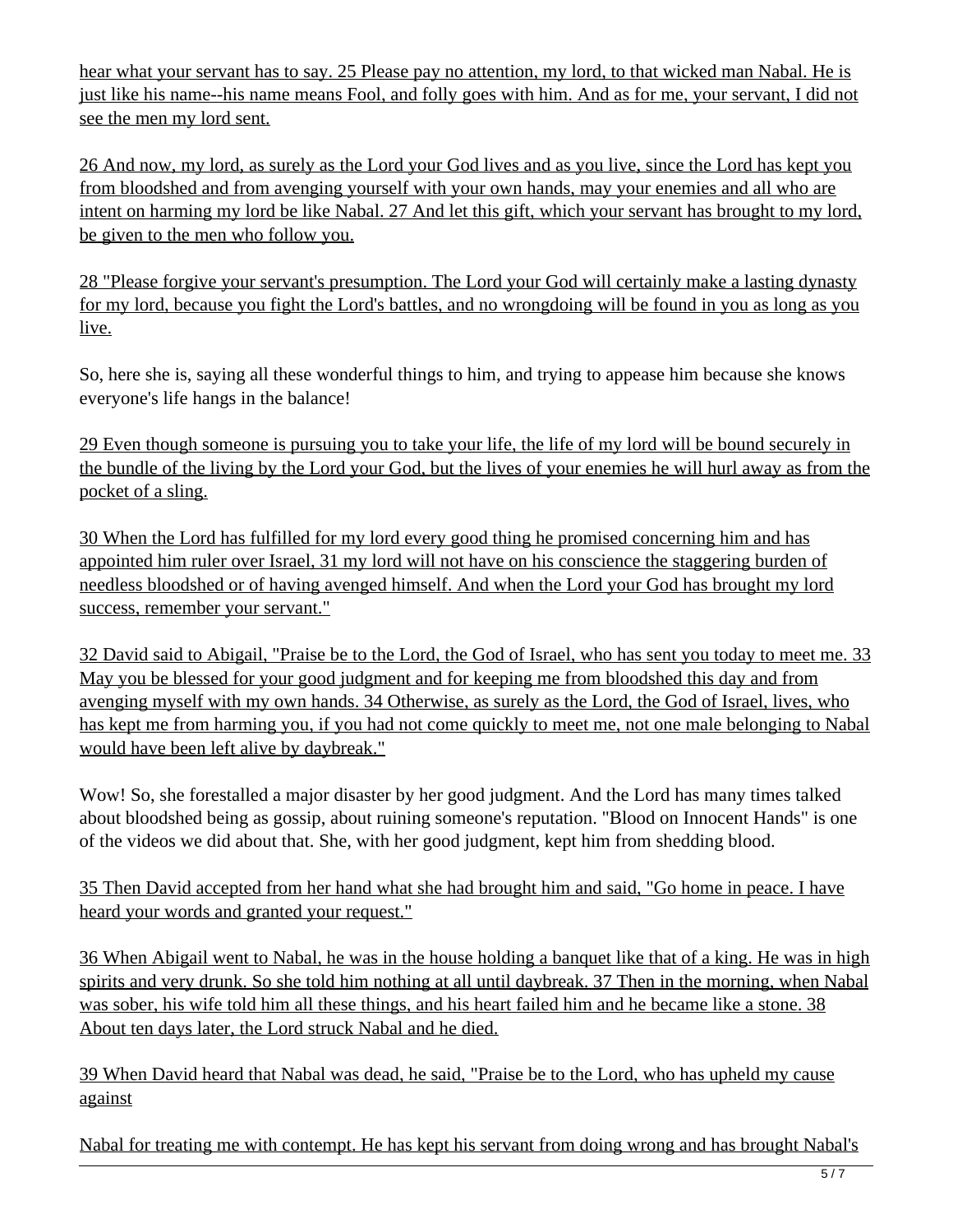wrongdoing down on his own head." Then David sent word to Abigail, asking her to become his wife. 40 His servants went to Carmel and said to Abigail, "David has sent us to you to take you to become his wife."

41 She bowed down with her face to the ground and said, "I am your servant and am ready to serve you and wash the feet of my lord's servants." 42 Abigail quickly got on a donkey and, attended by her five female servants, went with David's messengers and became his wife. The wife of a king.

So, what a difference between the blessings that this woman brought on and saved her whole household from demise by her good judgment and good will. And, rushing to be in between as an intercessor to bring peace. A true peacemaker. And you contrast that with wicked Jezebel who was constantly fomenting trouble and was pushed to her own servants and trampled under the hooves of a horse and her remains were left to the dogs to eat. What a contrast between the two stories and the two women! And the effect that they had - the long lasting effect of Jezebel on Israel was serious, serious, really serious.

I think here, the Lord is showing us a contrast between someone who is jumping on board with detraction and ugliness, and someone who steps in the gap to bring peace and try to do the right thing, and bring peace to both sides. And, the fruits of that! Jezebel has spawned generations of wicked rulers. Abigail saved her whole household and lived the life of a queen, as a result of her wisdom in being a peacemaker. What a contrast! And, I think we need to look at that every time we open our mouths: who do we want to be like? Do we want to be like Jezebel? Or do we want to be like Abigail? Because in the moment, it's very tempting to jump on board with detraction and talk about it and make it big and juicy. But, the result of that is serious damage, and serious consequences for the people who do it - just as Jezebel was thrown out of her window by her own servants. And, Abigail, as a result of her prudence and good will as a peacemaker was made a queen - and of the greatest king that ever lived.

The Lord continued, **"I am taking the time My Bride to reveal the fruits of a wicked and the fruits of the wise.**

**"How beautiful you are to Me, My Bride. Truly you take My Breath away with your virtue when you defend the innocent and refuse to partake of evil. Remember, in this time left to you on Earth, the devils are always looking for a way to defile you, steal your purity, your innocence, your beauty. Dissembling and destroying peace among brethren or family is the enemy's favorite tactic.**

**"Be on your guard, My Beautiful One. Protect your virtue and the virtue of others from detraction and gossip. Keep your hands clean from the mire of this world. Do not allow anyone to soil your wedding garment. Continue to take My Breath away by your virtue.**

**"Oh, how wonderful it will be on that day that I take you to Myself in absolute purity with nothing to shame you or cause you to blush.**

**"Remember it is not what goes into your mouth that defiles but what comes out that defiles and reveals the contents of your heart. Keep your heart only for Me. Protect it without compromise. Bring peace out of strife, let your virtue shine upon all men that your Father in Heaven may be glorified.**

**"Blessed are you, Peacemakers. You are called children of God, and surely I will take you into the**